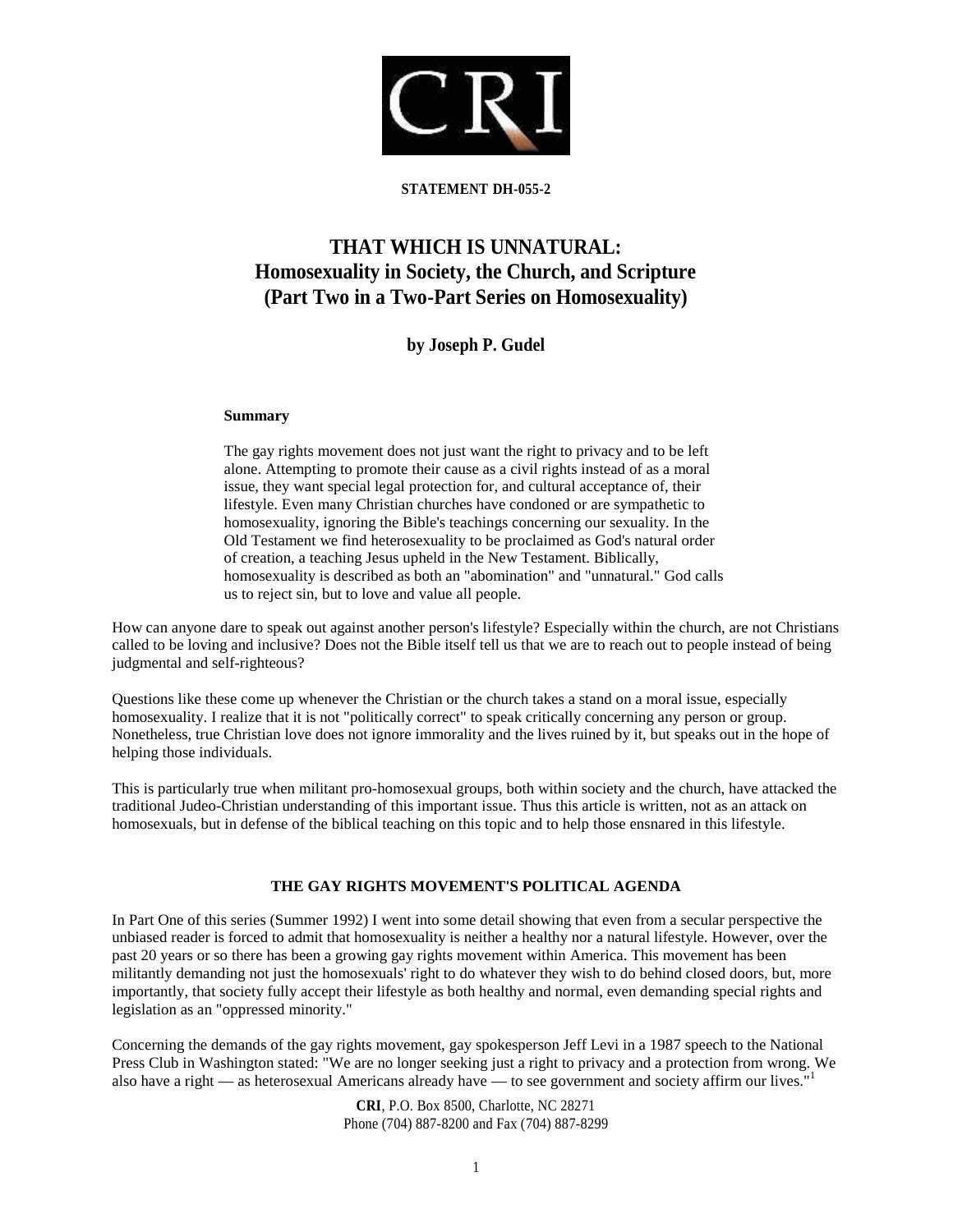As far back as 1975, in an article entitled "Gays on the March," *Time* magazine quotes gay activist Barbara Gittings: "What the homosexual wants, and here he is neither willing to compromise nor morally required to compromise is acceptance of homosexuality as a way of life fully on a par with heterosexuality."<sup>2</sup> In response to this, *Time* wisely reflected: "It is one thing to remove legal discrimination against homosexuals. It is another to mandate approval....It is this goal of full acceptance, *which no known society past or present has granted to homosexuals,* that makes many Americans apprehensive" (emphasis added).<sup>3</sup>

In view of their stated goals, it is extremely significant that today there is legislation pending in the United States Congress which proposes to do just what the gay rights movement has demanded: fully legitimize homosexuality as an acceptable and sanctioned alternative lifestyle. The Senate version, sponsored by Senator Edward Kennedy, is bill S. B. 574. The House version, sponsored by Representative Barney Frank (an openly avowed homosexual), is measure H. R. 1430.

For most Americans it is shocking simply to have a bill like this being considered in the halls of Congress.<sup>4</sup> What is even more amazing is that already it has approximately 140 congressional sponsors, as well as the full support of President Bill Clinton.<sup>5</sup>

If passed this bill would make it illegal for any organization, including Christian businesses and churches, to refuse employment to practicing homosexuals. It would legalize same-sex "marriages," something not now recognized in any U.S. jurisdiction. Homosexual "couples" would have the right to adopt children. And every school system would have to include homosexuality as a positive alternative lifestyle in any sex education course offered.

Concerning the radical gay rights agenda now being advanced, Fr. John F. Harvey — a nationally known professor of moral theology at De Sales School of Theology and someone actively involved in counseling homosexual persons for over thirty years — writes:

Homosexual activists...are not requesting merely the right to live their lifestyle in private, to be left alone; to use their own words, they want to convince all elements of society — even children that "gay is as acceptable as straight."....I think that gay-rights legislation would harm children at an impressionable, malleable, and gullible age. There is plenty of evidence for the position that homosexual propaganda can sway young people into homosexual activity and, perhaps, permanent orientation in that direction.<sup>6</sup>

As evidence that influencing children at a very early age is part of the gay rights agenda one need look no further than New York City's public school curriculum. Included in the curriculum materials are four pro-homosexual books aimed at very young children.

One, *Heather Has Two Mommies,* is a children's book about a lesbian couple having a child through artificial insemination. Another book, *Daddy's Roommate,* describes a boy with divorced parents who visits his father and his father's new male roommate (obviously his lover). In a third book, *Gloria Goes to Gay Pride,* part of the text reads: "Some women love women, some men love men, some women and men love each other. That's why we march in the parade, so everyone can have a choice."<sup>7</sup>

The rationale for these books is found on page 145 of the city's "Children of the Rainbow" first-grade curriculum which states that teachers must "be aware of varied family structures, including...gay or lesbian parents," and "children must be taught to acknowledge the positive aspects of each type of household."<sup>8</sup>

In an article describing this, John Leo writes in *U.S. News and World Report:* "A line is being crossed here; in fact, a brand new ethic is descending upon the city's public school system. The traditional civic virtue of tolerance (if gays want to live together, it's their own business) has been replaced with a new ethic requiring approval and endorsement (if gays want to live together, we must 'acknowledge the positive aspects' of their way of life)."<sup>9</sup>

It is clear that the gay community wants much more than simply the right to privacy. But what about their civil rights? Are new laws really essential to protect those in the gay community? In answer to this Roger J. Magnuson, a nationally renowned trial lawyer, states: "Homosexuals have all of the same rights heterosexuals do. They are protected by the Bill of Rights, by federal and state statutes, and by common-law decisions. They have the same status before the law as do other citizens....The issue is not whether rights have been infringed. The issue is whether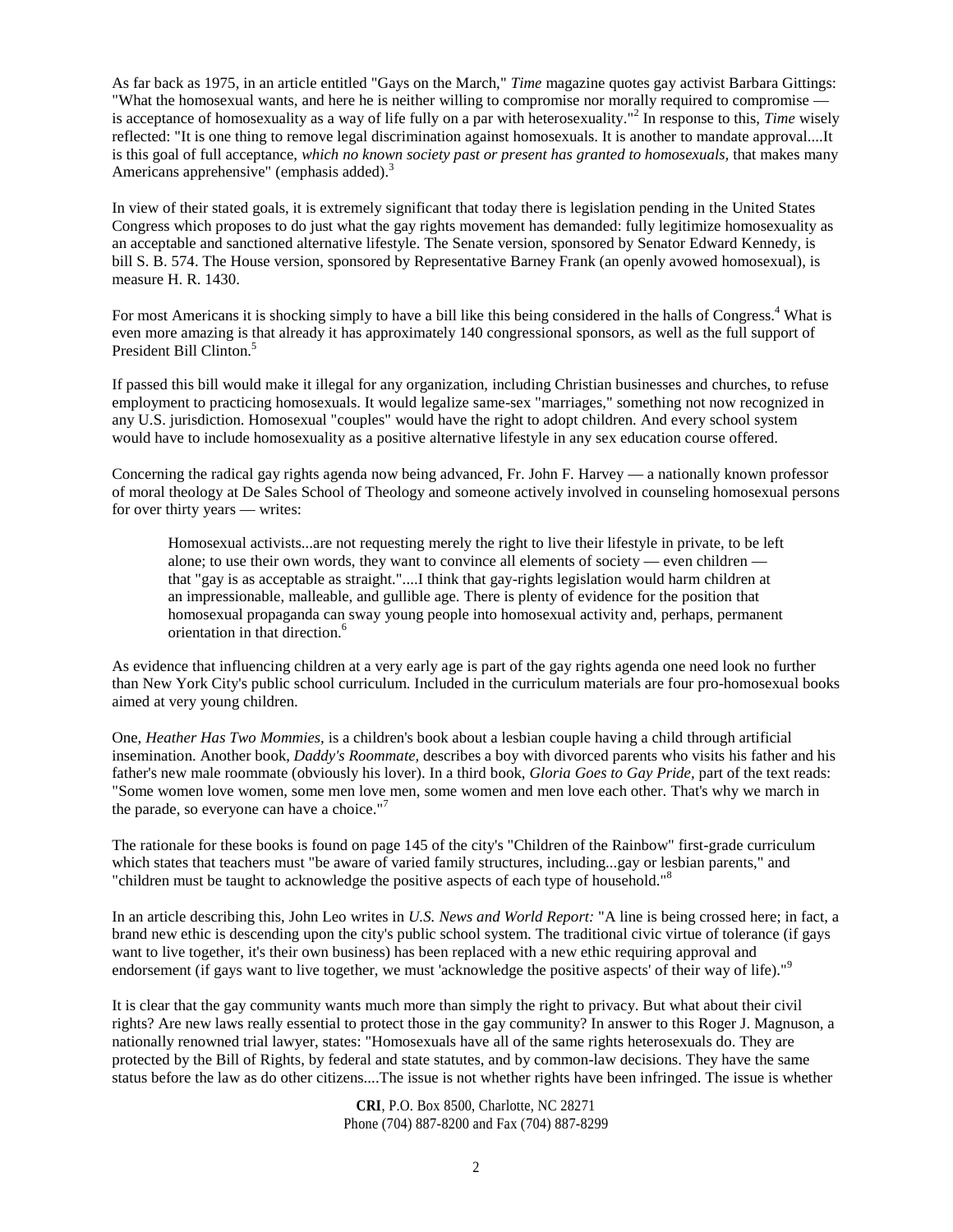new rights, not previously recognized, should be created."<sup>10</sup>

There is no question about the homosexual's right to practice whatever deviations he or she wants to in the privacy of his or her own home. There are many questions, however, about their attempt to codify their behavior as acceptable and good, to force their lifestyle on the rest of society, and to influence those too young to understand the moral implications of this issue.

It is simply an emotional ploy to attempt to portray this issue as involving civil rights for an oppressed minority. No one would ever say it is a sin to be black or Hispanic, just as no one would say it is a sin to be female or to be physically handicapped. But God's Word does say it is a sin to engage in homosexual behavior, as we shall see below.

# **HOMOSEXUALITY AND THE CHURCH**

Very few churches today come right out and affirm homosexuality as official church teaching. There are a few, though, which do. Foremost among these is the Metropolitan Community Church, founded by Troy Perry in 1968, largely for practicing homosexuals.

The only mainline denomination that has actually called for affirming and fully accepting homosexuals is the United Church of Christ (UCC). As far back as 1975 they voted to end any "discrimination" based on sexual preference and left it to individual UCC congregations to decide for themselves what they believed on this matter. In 1983 the UCC General Synod passed a resolution stating that "a person's sexual orientation is not a moral issue."<sup>11</sup> Finally, in 1991 the UCC General Synod approved the call for its congregations to "boldly affirm, celebrate, and embrace the gifts for ministry of lesbians, gays, and bisexual persons."<sup>12</sup>

Many other denominations are close to this view. Some, such as the Episcopal Church, have openly practicing homosexual clergy, with the full knowledge of their church's governing bodies. Others, such as the United Methodist Church (UMC), have officially rejected homosexual practice as incompatible with the Christian faith. However, at least 44 UMC congregations "have formally opened their doors to homosexuals" and called on their bishops to bless "same-sex union ceremonies."<sup>13</sup> Similarly, the Evangelical Lutheran Church in America's 1991 study guide on sexuality affirms that "no absolutistic judgments can be drawn" concerning homosexuality.<sup>14</sup> However, the guide then goes on to promote "committed" homosexual relationships.<sup>15</sup> A new gay magazine which describes itself as a "journal for gay and lesbian Christians" has a 10-page listing of "Christian" churches and organizations that "welcome gays and lesbians into full membership and participation."<sup>16</sup>

Very few Christian denominations today have remained faithful to the Bible's clear affirmation that homosexuality is a sin. Among these would be the Roman Catholic Church, the Southern Baptist Convention, the Lutheran Church-Missouri Synod, the Wisconsin Evangelical Lutheran Synod, and the Greek Orthodox Church.

## **THE BIBLE AND HOMOSEXUALITY**

#### **The Authority of Scripture**

It is extremely revealing to note that almost every pro-gay group within the church shares one thing in common: *they reject the Bible as being fully the Word of God.* Of the above mentioned denominations which have accepted homosexuality or are sympathetic to it, none of them believe that we have God's inerrant Word in the Old and New Testaments. Likewise, the many pro-homosexual books that have come out almost all reject — or even ridicule the church's historic stance on the inspiration and authority of Scripture.

Three different lines of attack on Scripture are found in the various pro-homosexual literature. The first is simply to ignore the biblical writers on the grounds that they were men who oftentimes made mistakes, and thus to reject what Scripture says as being morally authoritative. Thus John Barton states that "the Bible is not a code at all; it is a big baggy compendium of a book, full of variety and inconsistency, sometimes mistaken on matters of fact and theology alike."<sup>17</sup> And elsewhere, in John Boswell's widely cited work, we find: "In considering the supposed influence of certain biblical passages...one must first relinquish the concept of a single book containing a uniform corpus of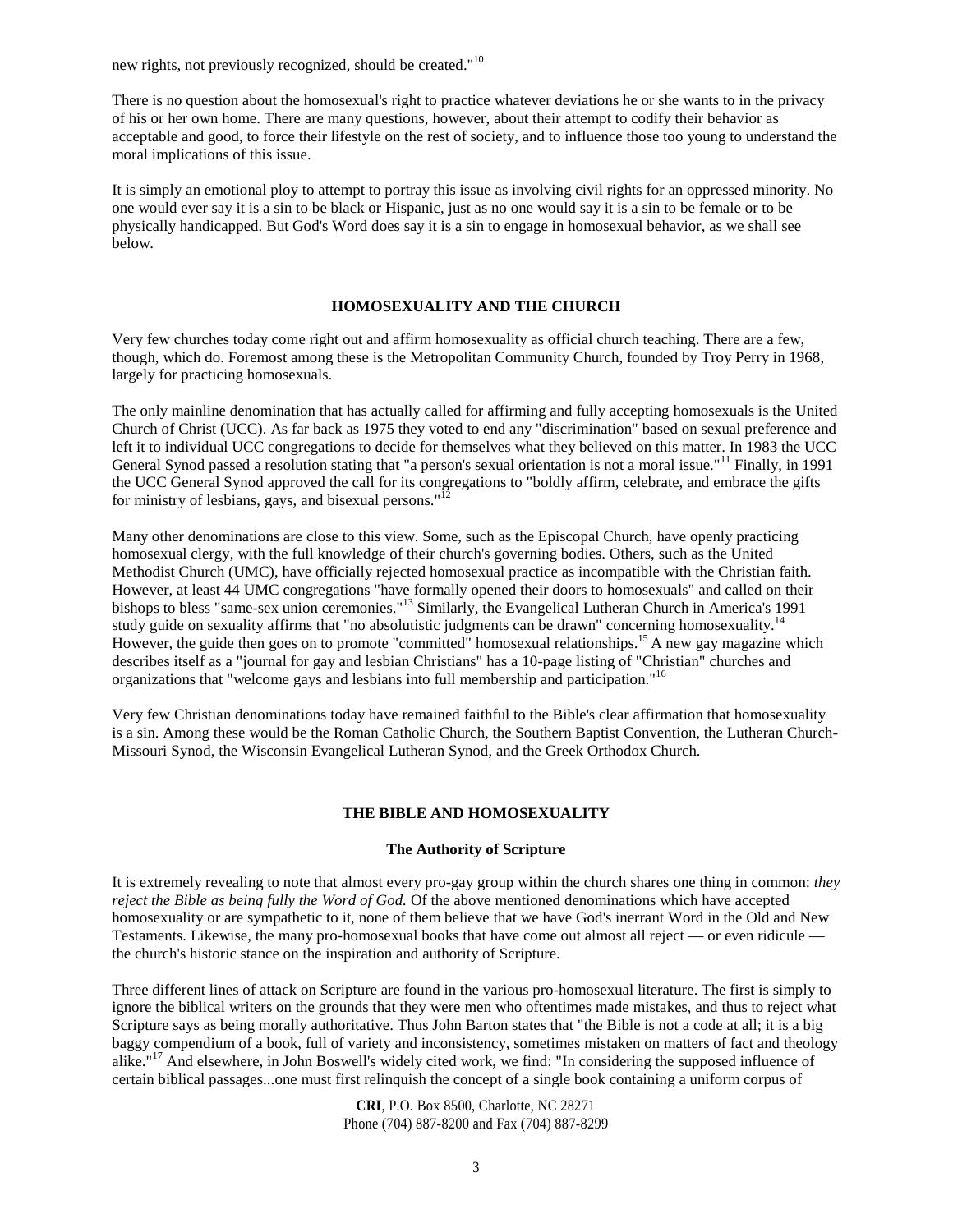writings accepted as morally authoritative."<sup>18</sup>

A second attack relates to the first — that is, the biblical writers were *ignorant* about homosexuality. They did not know all that we do today, it is argued, and so we must judge and interpret the Bible with our modern understanding of biology, psychology, sociology, and so forth. "With the quantum leaps that have been achieved in biology, psychology, and sociology, minds in the twentieth and twenty-first centuries must subject traditional religious arguments about nature to more thorough and critical analyses."<sup>19</sup>

It is not within the purview of this article to give a detailed defense of the inspiration and reliability of the Bible.<sup>20</sup> However, the simple response to these attacks is that both Judaism and Christianity have always held to the full authority of Scripture, as did Jesus Himself. In speaking of the Old Testament, for example, our Lord succinctly declared: "Scripture cannot be broken" (John 10:35). Parts of Scripture cannot be accepted while other parts are rejected. And in speaking of the guidance His apostles would receive, including guidance on their future writings (i.e., the New Testament), Jesus told them: "But the Helper, the Holy Spirit, whom the Father will send in My name, He will teach you all things, and bring to your remembrance all things that I said to you" (John 14:26; cf. 2 Tim. 3:16).

It is ludicrous to believe that the Creator of the universe, in guiding the biblical authors, was ignorant concerning the things we now know about homosexuality through modern biology, psychology, sociology, and so forth. To deny scriptural statements about homosexuality on these grounds is to completely deny God's superintendence in the authorship of Scripture.

A third type of attack is to state that it really does not matter what heterosexuals think the Bible says about homosexuality, because homosexuals must interpret Scripture in view of their own experiences. Hence, in the book *Building Bridges* we find the statement that "the scriptures contain some insights that can be made known to the Christian community only through the testimony of lesbian and gay people." Thus homosexuals must "interpret the scriptures in the light of their own experiences. $^{\cdot^{21}}$ 

The problem with this is that a person could justify *any* type of behavior by saying that Scriptures pertaining to a particular behavior can only be understood by those who engage in such behavior (e.g., incest, adultery, fornication, and even bestiality). Those who believe this should remember the words of our Lord: "Therefore take heed that the light which is in you is not darkness" (Luke 11:35).

#### **Human Sexuality**

#### **Genesis 1-2**

For those who believe that statements of the Bible are normative for our daily lives, the most important question to consider regarding homosexuality is: What was God's *purpose* in creating human sexuality? The answer to this question is more important than any other area of discussion.

From the very beginning of His revelation to humankind, God has revealed His order of creation, especially as it relates to sexuality. In Genesis 1 we are told that one purpose in creating the two sexes was *procreative* — through the sexual union of male and female we could reproduce the race: "Male and female He created them. Then God blessed them, and God said to them, Be fruitful and multiply; fill the earth and subdue it" (Gen. 1:27b-28).

More detail is provided in Genesis 2, however, where we are told that in addition to *procreation,* there is a *unitive* function of sexuality that has to do with fulfilling our need for companionship: "And the Lord God said, 'It is not good that man should be alone; I will make him a helper comparable to him'" (Gen. 2:18). Then, after God created Eve and presented her to Adam, Adam rejoiced in his God-given companion. The chapter concludes: "Therefore a man shall leave his father and mother and be joined to his wife, and they shall become one flesh" (Gen. 2:24-25).

In this second chapter several items emerge. First, man has need for companionship: "It is not good that man should be alone" (Gen. 2:18); second, God makes provision to meet this need: the creation of woman (2:19-23). Concerning this, Samuel Dresner, Visiting Professor at Jewish Theological Seminary, states: "Woman is formed and becomes his partner. In her, man finds completion."<sup>22</sup> And third, God ordains the institution of marriage. We are told that the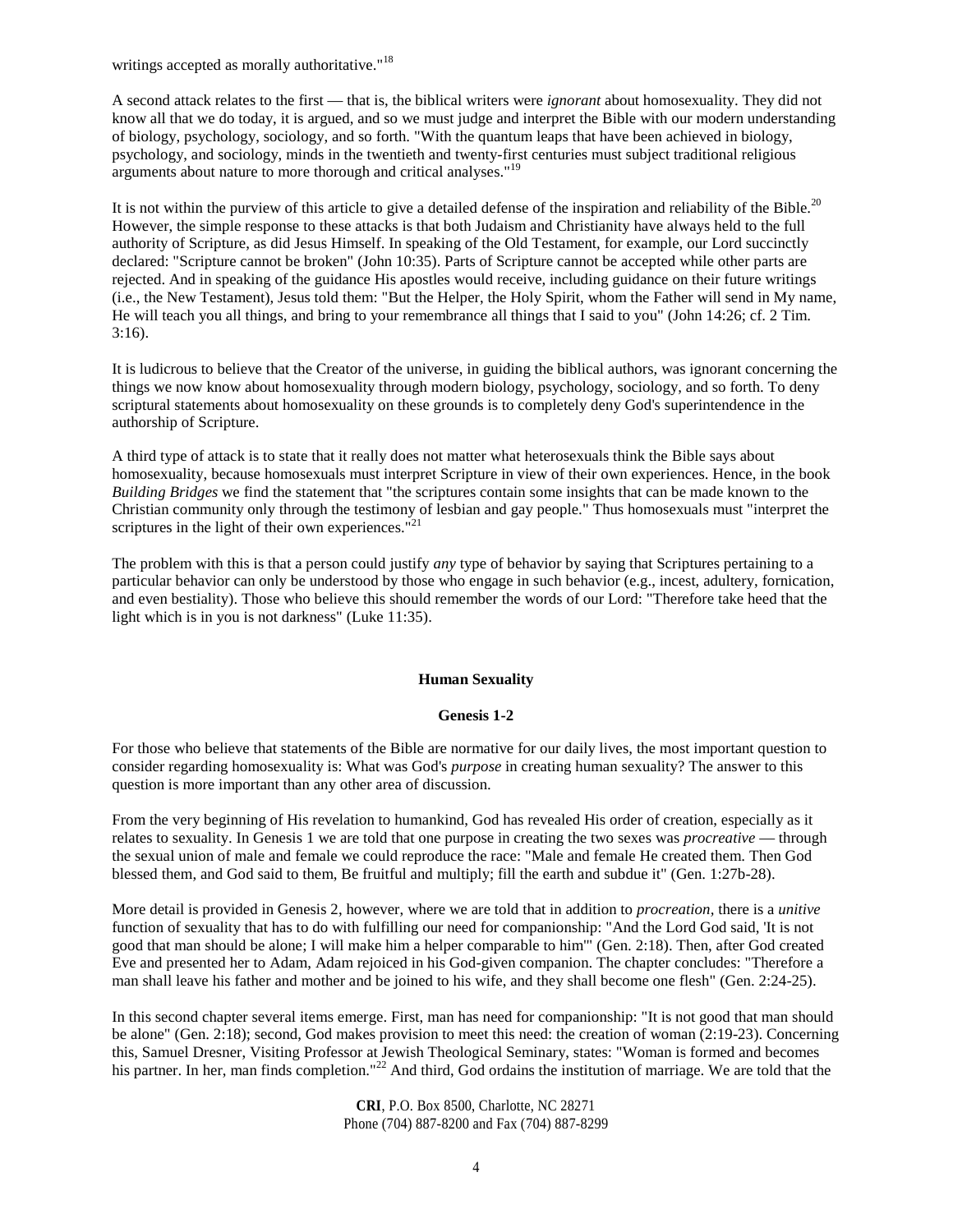man would (1) "leave his father and mother," (2) "cleave to his wife," and (3) "they shall become one flesh." Thus we find that heterosexuality is proclaimed to be God's natural order of creation.

In the New Testament, whenever the subject of sexuality comes up, the heterosexual norm of marriage is always upheld. For example, Jesus, in answer to a question, quoted Genesis 1 and 2: "Have you not read, that He who made them at the beginning 'made them male and female,' and said, 'For this reason a man shall leave his father and mother and be joined to his wife, and the two shall become one flesh'? So then, they are no longer two but one flesh. Therefore what God has joined together, let not man separate" (Matt. 19:4-6).

In addition, the apostle Paul reaffirms the norm of heterosexuality in several of his letters, also quoting the Genesis passages (e.g., Eph. 5:25-33; cf. 1 Cor. 7:2-3, 10-16; 1 Tim. 3:2, 12). And while some protest that we cannot take Genesis 1 and 2 as modern scientific treatises,  $^{23}$  these chapters nonetheless teach us spiritual truths concerning God's intended order for His creation.

It is *only* in the heterosexual union of marriage that we find the fulfillment of God's intended order, both procreative *and* unitive. However, pro-homosexual writers argue that while homosexual activity in and of itself cannot be procreative it can still fulfill the unitive role of Genesis 2. In response to this Harvey writes:

Consider the three common forms of sexual activity between homosexual persons. Mutual masturbation in no way constitutes a physical union.... Among female homosexuals some form of genital massage is used to bring the partner to orgasm, but this is not a physical union. In anal or oral intercourse between males the intromission of the penis in an opening of the body not meant to be used for the genital expression of sexuality cannot be called a true physical union....By way of contrast, the heterosexual union aptly symbolizes the psychological and spiritual union that ought to exist between a man and a woman.<sup>24</sup>

One does not need a Ph.D. to realize that homosexuality is anatomically aberrant; that is, there is a created biological order intended in our sexuality. As an editorialist at Harvard's *Peninsula* journal writes: "How can (homosexual) people be happy when they're persistently deceiving themselves, believing that it is just as natural for sperm to swim into feces as it is to swim into eggs?"<sup>25</sup>

"The true religious goal of human sexuality can be seen, not as *satisfaction,* but as *completeness."*<sup>26</sup> This fulfillment is unattainable in homosexuality.

Now that we have considered God's positive purpose in creating human sexuality, we are ready to look at biblical texts which explicitly address homosexuality. Space precludes a detailed response to pro-homosexual interpretations of these passages. The interested reader can check the resources listed in the endnotes for further reading.

## **Leviticus 18 and 20**

You shall not lie with a male as with a woman. It is an abomination. (Lev. 18:22)

If a man lies with a male as he lies with a woman, both of them have committed an abomination. They shall surely be put to death. (Lev. 20:13)

Although these prohibitions explicitly condemn homosexuality as an abomination before God, we are told that they are not relevant today. Why? First, the pro-homosexual interpretation is that since these condemnations are contained in the "Holiness Code" of Israel, they were only applicable to ancient Israelites, to keep them separate from the pagan practices of their neighboring tribes.<sup>27</sup>

Second, parts of this code are not kept today. Letha Scanzoni and Virginia Ramey Mollenkott assert that "consistency and fairness would seem to dictate that if the Israelite Holiness Code is to be invoked against twentiethcentury homosexuals, it should likewise be invoked against such common practices as eating rare steak, wearing mixed fabrics, and having marital intercourse during the menstrual period."<sup>28</sup>

**CRI**, P.O. Box 8500, Charlotte, NC 28271 Phone (704) 887-8200 and Fax (704) 887-8299 Much effort need not be expended answering these objections. First, God did not condemn certain behavior for the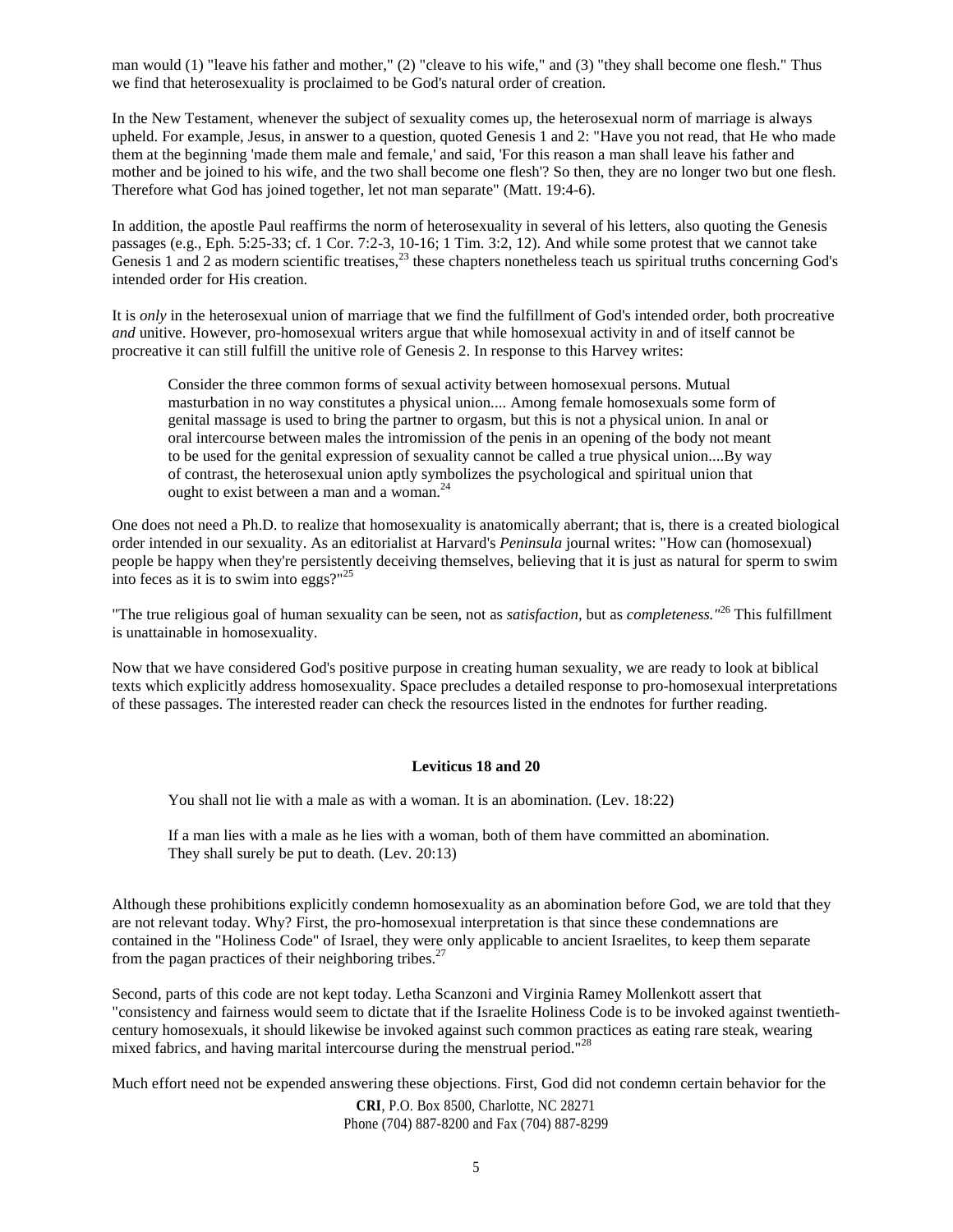Israelites *only* because Israel was to be kept separate from Canaanite practice. Otherwise, if the Canaanites *did not* practice child sacrifice and bestiality, would these then have been all right for the Israelites? Of course not! Having sexual relations with an animal and killing one's child are inherently wrong and evil, even when they are not related to pagan worship; they are abominations before God. And yet, these specific prohibitions also are listed in this passage, both immediately before and after the condemnation of homosexuality (Lev. 18:21-23).

Other prohibitions listed in Leviticus include incest and adultery (Lev. 18:6ff; 20:10). Were these too only condemned because of the Canaanites? To argue in this fashion is dishonest and denies that there are eternal moral absolutes.

What of the fact that other parts of the Holiness Code in Leviticus are not kept today? Again, the answer is simple. The Holiness Code contained different types of commands. Some were related to dietary regulations or to ceremonial cleanliness, and these have been done away with in the New Testament (Col. 2:16-17; Rom. 14:1-3). Others, though, were *moral* codes, and as such are timeless. Thus incest, child sacrifice, homosexuality, bestiality, adultery, and the like, are *still* abominations before God.

#### **Romans 1:18-27**

For this reason God gave them over to degrading passions; for their women exchanged the natural function for that which is unnatural, and in the same way also the men abandoned the natural function of the woman and burned in their desire toward one another, men with men committing indecent acts and receiving in their own persons the due penalty of their error. (Rom. 1:26-27)

If there were no other passage than this which condemns homosexuality, those engaged in this lifestyle would still be, in Paul's own words, "without excuse" (Rom. 1:20). Paul's intent in Romans 1 - 3 is to show that all have sinned, Jew and Gentile alike, and turned from God. It is not an accident that the apostle begins his argument with a reference to the Creator and His creation (1:16-20). His Jewish/Christian audience would immediately have connected this with Genesis 1 - 2, which, as we have seen, tells us not only about God's created order, but also about the complementary design of male and female within that order.

In his catalogue of sins (Rom. 1:18-32) Paul lists homosexuality and lesbianism first after idolatry

not because they are the most serious sins, but because they are warning signs that a violation of reason and nature has occurred. Men have inverted God's order by worshipping the creature rather than the Creator, and as a signal of this error, like the blinking red light on the dashboard of a car which is functioning improperly, God has given them up to "dishonorable desires" in the inversion of their sexual roles.<sup>29</sup>

Two main arguments are raised against the historic understanding of this passage. The first is that Paul was not referring to true homosexuality here because he stated that they exchanged "the natural function for that which is unnatural." It is argued that for those with a true homosexual orientation, that *is* their "natural" sexual expression. Hence he could only mean heterosexuals who were leaving their heterosexual relations for what was against their natures.<sup>30</sup>

This argument involves an amazing anachronism. That is, those saying this are attempting to place a very recent twentieth century understanding of homosexuality back into the first century mindset of Paul. People in the first century did not think in terms of "sexual orientation." It is inconceivable for Paul to have even attempted to make a psychological differentiation such as this. Concerning this, Richard Hays writes: "The idea that some individuals have an inherent disposition towards same-sex erotic attraction and are therefore constitutionally 'gay' is a modern idea of which there is no trace either in the NT or in any other Jewish or Christian writings in the ancient world."<sup>31</sup>

The second attempt to refute Paul's clear condemnation of homosexuality argues that his words "unnatural" or "against nature" do not refer to a certain created order, but rather use "nature" in the sense of "current convention" or "current custom."<sup>32</sup> While "nature" is sometimes used in this fashion (e.g., 1 Cor. 11:14), the context of Paul's argument in Romans 1 clearly is that of creation and the natural order established by the Creator Himself (Rom. 1:20, 25). Thus Paul is asserting that homosexuality is a gross violation of God's natural design for His creation. In addition, it should be noted that the phrase "against nature" was used in connection with homosexual intercourse by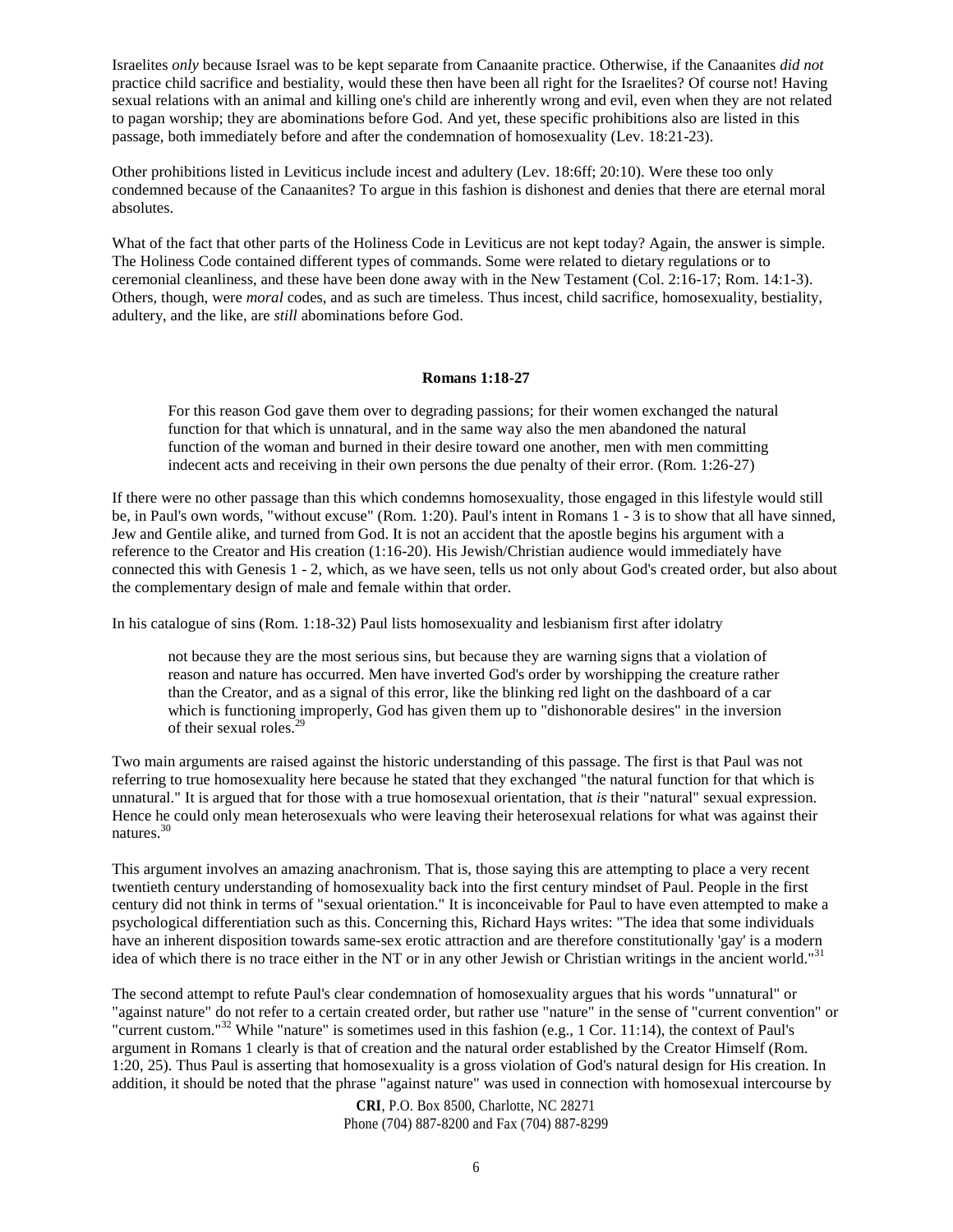# **1 Corinthians 6:9 and 1 Timothy 1:10**

Do you not know that the wicked will not inherit the kingdom of God? Do not be deceived: Neither the sexually immoral nor idolaters nor adulterers nor male prostitutes nor homosexual offenders... (1 Cor. 6:9, NIV)

In both 1 Corinthians 6:9 and 1 Timothy 1:10 the apostle Paul states that those guilty of sexual immorality will not inherit the kingdom of God. At the time Paul wrote his letters there was no word in classical, biblical, or patristic Greek which corresponded with our English term "homosexual." Instead, homosexual behavior was *described* (e.g., Rom. 1:26-27). The words Paul uses here — *malakoi* ("male prostitute") and *arsenokoitai* ("homosexual offenders") — have been translated in different ways. Because of this those condoning homosexuality have tried to lessen the impact of these verses, saying that all Paul was condemning was either homosexual prostitution or pederasty (i.e., men having sexual relations with boys).<sup>34</sup>

Virtually every Greek lexicon, however, including all of the standard English ones, has understood these words (especially *arsenokoitai*) to be referring to homosexuality.<sup>35</sup> Arndt and Gingrich's lexicon says *malakoi* refers to persons who are "soft, effeminate, especially of catamites, men and boys who allow themselves to be misused homosexually."<sup>36</sup> Likewise, *arsenokoites* means "a male homosexual, pederast, sodomite."<sup>37</sup>

We also find these terms in classical Greek literature (e.g., Lucian and Aristotle) "sometimes applied to obviously gay persons."<sup>38</sup> As well, if Paul were only condemning certain types of homosexuality he would certainly have specified this. Instead, he used a term directly based on the Greek Septuagint translation of the prohibitions against homosexuality in Leviticus:

*meta* arsenos *ou koimethese koiten gynaikos* (Lev. 18:22) *koimethe meta arsenos koiten gynaikos* (Lev. 20:13)<sup>39</sup>

Paul, a rabbi thoroughly trained in the Torah, was certainly mindful of these Levitical condemnations and the Septuagint translation of them when he chose his wording in 1 Corinthians and 1 Timothy.

# **Law and Gospel**

Is homosexuality natural and healthy, as the gay rights movement wants us to believe? The answer from Scripture is *no,* and as Christians we must not be involved in homosexuality nor be among those who, as Paul warns, "approve of those" who are engaged in it (Rom. 1:32). The Roman Catholic church is correct in stating that homosexuality is "an intrinsic moral evil."<sup>40</sup>

At the same time, though, we must reach out to all people with the love of Jesus Christ and His gospel, which alone has the power to change lives. And we must speak out against hatred and violence directed toward any group, remembering that we are *all* sinners, worthy only of God's judgment. We all have sin in our lives, and we are all tempted in different ways (whether it be toward homosexuality, adultery, incest, greed, violence, pridefulness, or whatever else).

Paul used the Law to show us, his readers, our sin and the fearful judgment awaiting us. But then, to those who truly desired to follow after God, he announced the good news of the Gospel: "For the wages of sin is death, but the gift of God is eternal life, through Jesus Christ our Lord" (Rom. 6:23).

For all who accept this gift, including homosexuals, there is reconciliation to God, regeneration as His children, and "grace to help in time of need" (Heb. 4:16).